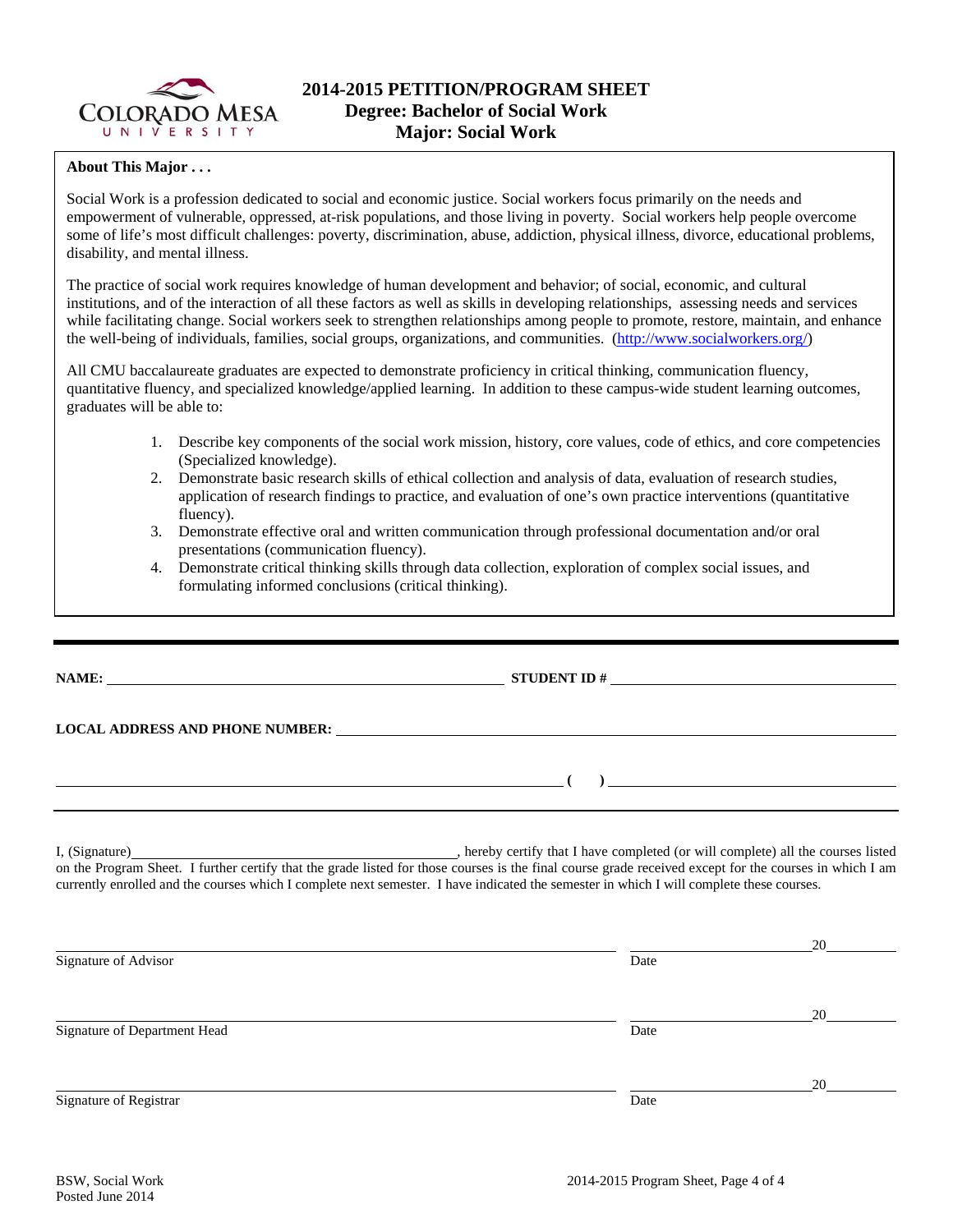### **Students should work closely with a faculty advisor when selecting and scheduling courses prior to registration.**

Degree Requirements:

- 120 semester hours total (Students must complete a minimum of 30 of the last 60 hours of credit at CMU, with at least 15 semester hours in major discipline courses numbered 300 or higher).
- 40 upper division credits (A minimum of 15 taken at the 300-400 course levels within the major at CMU).
- 2.00 cumulative GPA or higher in all CMU coursework.
- 2.50 cumulative GPA or higher in coursework toward the major content area. To graduate with a major in social work, a student must earn, with no more than two attempts, at least a grade of "C" in all social work major requirements.
- Pre-collegiate courses (usually numbered below 100) cannot be used for graduation.
- When filling out the program sheet a course can be used only once.
- A student must follow the CMU graduation requirements either from 1) the program sheet for the major in effect at the time the student officially declares a major; or 2) a program sheet for the major approved for a year subsequent to the year during which the student officially declares the major and is approved for the student by the department head. Because a program may have requirements specific to the degree, the student should check with the faculty advisor for additional criteria. It is the student's responsibility to be aware of, and follow, all requirements for the degree being pursued. Any exceptions or substitutions must be approved by the student's faculty advisor and Department Head.
- See the "Undergraduate Graduation Requirements" in the catalog for additional graduation information.

**GENERAL EDUCATION REQUIREMENTS** (31 semester hours) See the current catalog for a list of courses that fulfill the requirements below. If a course is on the general education list of options and a requirement for your major, you must use it to fulfill the major requirement and make a different selection within the general education requirement.

| Course No Title                                                                                                       | Sem.hrs Grade Term/Trns                                                                                                                                                                                                              |                 | work program, students will take the social work core courses in<br>sequence as part of a cohort system their junior and senior years.                                       |   |                                                       |                                                                                                                       |
|-----------------------------------------------------------------------------------------------------------------------|--------------------------------------------------------------------------------------------------------------------------------------------------------------------------------------------------------------------------------------|-----------------|------------------------------------------------------------------------------------------------------------------------------------------------------------------------------|---|-------------------------------------------------------|-----------------------------------------------------------------------------------------------------------------------|
|                                                                                                                       | <b>English</b> (6 semester hours, must receive a grade of "C" or better and<br>must be completed by the time the student has 60 semester hours.)                                                                                     |                 | Social Work Core Courses (27 semester hours)                                                                                                                                 |   |                                                       |                                                                                                                       |
| <b>ENGL 111 English Composition</b><br><b>ENGL 112 English Composition</b>                                            | 3<br>$\overline{3}$                                                                                                                                                                                                                  | Junior Year:    |                                                                                                                                                                              |   |                                                       |                                                                                                                       |
|                                                                                                                       | <b>Math:</b> MATH 110 or higher (3 semester hours, must receive a grade                                                                                                                                                              | <b>SOWK 365</b> | <b>SW Intervention Methods I</b>                                                                                                                                             | 3 | $\overline{\phantom{a}}$ and $\overline{\phantom{a}}$ |                                                                                                                       |
|                                                                                                                       |                                                                                                                                                                                                                                      | <b>SOWK 375</b> | <b>SW Intervention Methods II</b>                                                                                                                                            | 3 |                                                       | <u> Alexandria de Alexandria de Alexandria de Alexandria de Alexandria de Alexandria de Alexandria de Alexandria </u> |
|                                                                                                                       | of "C" or better, must be completed by the time the student has 60                                                                                                                                                                   | <b>SOWK 385</b> | <b>SW Intervention Methods III</b>                                                                                                                                           |   |                                                       | <u> 1989 - John Barn Barn, amerikansk politiker (</u>                                                                 |
| semester hours.)                                                                                                      |                                                                                                                                                                                                                                      | <b>SOWK 387</b> | <b>SW Research Methods</b>                                                                                                                                                   | 3 |                                                       |                                                                                                                       |
| <b>Humanities</b> (3 semester hours)                                                                                  |                                                                                                                                                                                                                                      | Senior Year:    |                                                                                                                                                                              |   |                                                       |                                                                                                                       |
|                                                                                                                       | <u> 1980 - Jan Samuel Barbara, personal personal personal personal personal personal personal personal personal p</u>                                                                                                                | <b>SOWK 394</b> | <b>SW Practicum Seminar I</b>                                                                                                                                                |   | <u>and the state of the state</u>                     |                                                                                                                       |
|                                                                                                                       |                                                                                                                                                                                                                                      | <b>SOWK 397</b> | <b>SW Practicum I</b>                                                                                                                                                        | 5 |                                                       |                                                                                                                       |
| <b>Social and Behavioral Sciences (6 semester hours)</b>                                                              |                                                                                                                                                                                                                                      | <b>SOWK 460</b> | Social Welfare Policy                                                                                                                                                        | 3 |                                                       | <u> 1999 - Johann Barnett, fransk politiker (</u>                                                                     |
|                                                                                                                       |                                                                                                                                                                                                                                      | <b>SOWK 494</b> | SW Practicum Seminar II                                                                                                                                                      |   |                                                       | <u> 1990 - Jan Barnett, francuski politik (</u>                                                                       |
|                                                                                                                       | <u>and the contract of the contract of the contract of the contract of the contract of the contract of the contract of the contract of the contract of the contract of the contract of the contract of the contract of the contr</u> | <b>SOWK 497</b> | <b>SW Practicum II</b>                                                                                                                                                       | 5 |                                                       |                                                                                                                       |
| <u> 2008 - Andrea Statistica de Carlos de Carlos de Carlos de Carlos de Carlos de Carlos de Carlos de Carlos de C</u> | <b>Natural Sciences</b> (7 semester hours, one course must include a lab)                                                                                                                                                            |                 | <b>Social Work Electives</b> (6 semester hours) Select from social work<br>electives on page 3. Must complete prerequisite SOWK 150 before<br>enrolling in any SW electives. |   |                                                       |                                                                                                                       |
|                                                                                                                       |                                                                                                                                                                                                                                      |                 |                                                                                                                                                                              |   |                                                       |                                                                                                                       |
| <b>History</b> (3 semester hours)<br><b>HIST</b>                                                                      |                                                                                                                                                                                                                                      |                 |                                                                                                                                                                              |   |                                                       |                                                                                                                       |
| Fine Arts (3 semester hours)                                                                                          |                                                                                                                                                                                                                                      |                 |                                                                                                                                                                              |   |                                                       |                                                                                                                       |
|                                                                                                                       |                                                                                                                                                                                                                                      |                 |                                                                                                                                                                              |   |                                                       |                                                                                                                       |

| KINA 1<br>KINA 1                             |  |  |
|----------------------------------------------|--|--|
| <b>Applied Studies</b> (3 semester hours)    |  |  |
| <b>FOUNDATION COURSES</b> (9 semester hours) |  |  |
| PSYC 150 General Psychology                  |  |  |
| PSYC 233 Human Growth and Development 3      |  |  |

Course No Title Sem.hrs Grade Term/Trns

**OTHER LOWER DIVISION REQUIREMENTS** (6 semester hours)

**Kinesiology** (3 semester hours)

KINE 100 Health and Wellness 1

SOCO 260 General Sociology 3

**SOCIAL WORK MAJOR REQUIREMENTS** (54 semester hours) A 2.5 GPA is required in the major courses. To graduate with a major in social work, a student must earn, with no more than two attempts, at least a grade of "C" in all social work major requirements.

**Social Work Introductory Courses** (9 semester hours)

| SOWK 150 Introduction to Social Work     |  |
|------------------------------------------|--|
| SOWK 210 SW for Diverse Populations      |  |
| SOWK 320 SW Practices in Mental Health 3 |  |

**\*\***Student's majoring in social work must apply to get into the social work program PRIOR to taking any of the social work CORE courses. Application requirements include: completion of all general education requirements and the three foundation courses (maintaining a 2.0 GPA), completion of the three social work introductory courses (maintaining a 2.5 GPA), completion of 60+ credits (junior standing), and a formal application, essay and faculty evaluation. If accepted into the social work program, students will take the social work core courses in t system their junior and senior years.

## **s** (27 semester hours)

| SOWK 365        | <b>SW Intervention Methods I</b>   | 3 |  |
|-----------------|------------------------------------|---|--|
| SOWK 375        | <b>SW Intervention Methods II</b>  | 3 |  |
| SOWK 385        | <b>SW Intervention Methods III</b> | 3 |  |
| SOWK 387        | <b>SW Research Methods</b>         | 3 |  |
| Senior Year:    |                                    |   |  |
| SOWK 394        | <b>SW Practicum Seminar I</b>      |   |  |
| SOWK 397        | SW Practicum I                     | 5 |  |
| SOWK 460        | Social Welfare Policy              |   |  |
| SOWK 494        | <b>SW Practicum Seminar II</b>     |   |  |
| <b>SOWK 497</b> | <b>SW</b> Practicum II             |   |  |
|                 |                                    |   |  |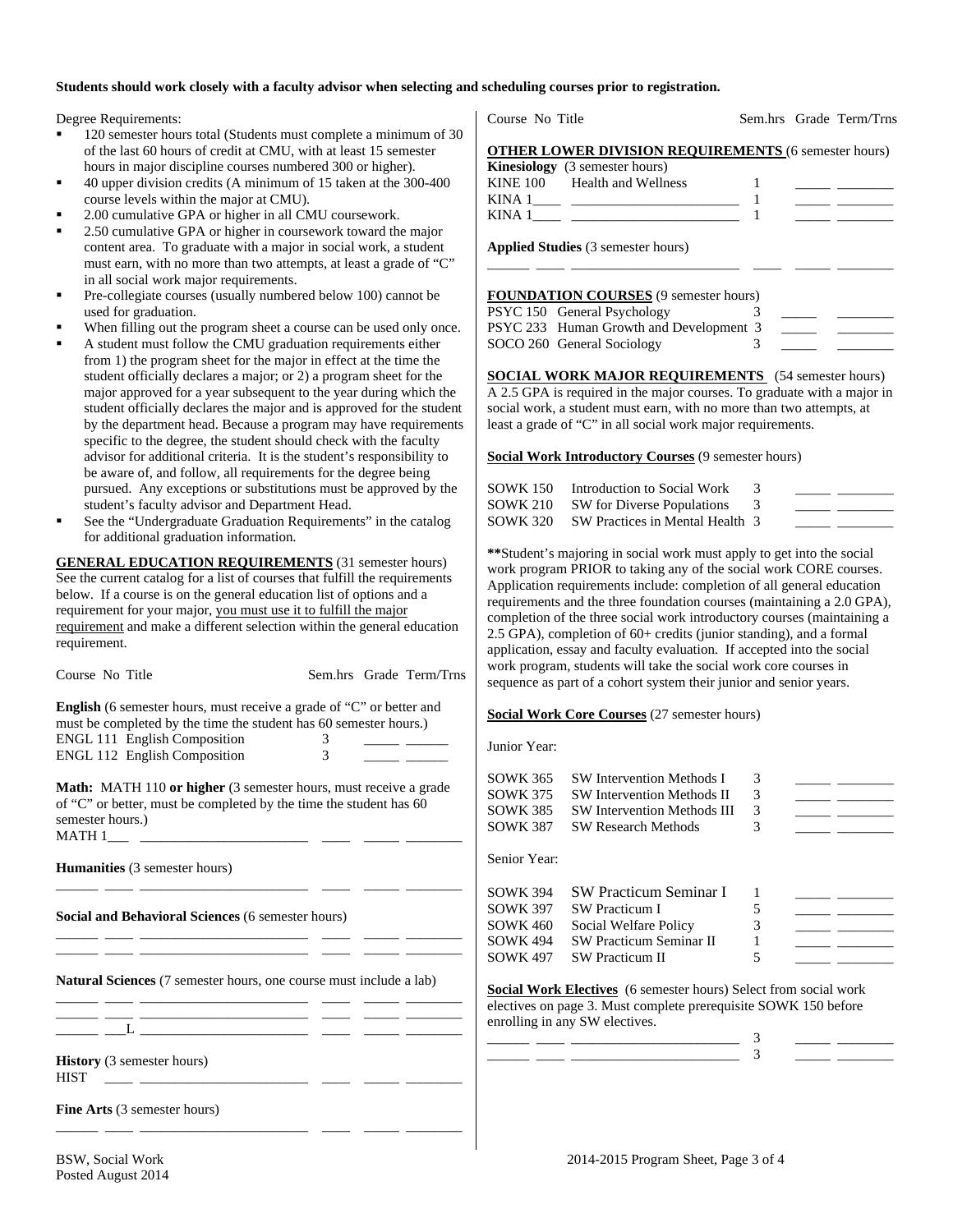**Restricted Electives** (6 semester hours) Select from restricted electives list on page 3. Must complete prerequisites PSYC 150 and SOCO 260 before enrolling in any of the restricted electives.

\_\_\_\_\_\_ \_\_\_\_ \_\_\_\_\_\_\_\_\_\_\_\_\_\_\_\_\_\_\_\_\_\_\_\_ \_\_\_\_ \_\_\_\_\_ \_\_\_\_\_\_\_\_ \_\_\_\_\_\_ \_\_\_\_ \_\_\_\_\_\_\_\_\_\_\_\_\_\_\_\_\_\_\_\_\_\_\_\_ \_\_\_\_ \_\_\_\_\_ \_\_\_\_\_\_\_\_

## **Foreign Language Requirement (6 semester hours)**

Two consecutive classes in the same foreign language. FLAS 114 & 115 will not fulfill this requirement. FLA\_\_ \_\_\_\_\_ \_\_\_\_\_\_\_\_\_\_\_\_\_\_\_\_\_\_\_\_\_\_\_\_ \_\_\_\_ \_\_\_\_\_ \_\_\_\_\_\_\_\_

FLA\_\_ \_\_\_\_\_ \_\_\_\_\_\_\_\_\_\_\_\_\_\_\_\_\_\_\_\_\_\_\_\_ \_\_\_\_ \_\_\_\_\_ \_\_\_\_\_\_\_\_

**Electives** (All college level courses appearing on your final transcript, **not listed above,** that will bring your total semester hours to 120 hours.) (20 semester hours)

|  |      | - - |  |
|--|------|-----|--|
|  | ___  |     |  |
|  |      |     |  |
|  |      | _ _ |  |
|  | __ _ |     |  |
|  |      | __  |  |
|  |      |     |  |
|  |      |     |  |
|  |      |     |  |
|  |      |     |  |

## **Social Work Electives**

| Child Welfare                 | 3 |
|-------------------------------|---|
| <b>Medical Social Work</b>    | 3 |
| Ethical Issues in Social Work | 3 |
| School Social Work            | 3 |
| Legal Aspects of Social Work  | 3 |
| Spirituality and Social Work  | 3 |
| Gerontology and Social Work   | 3 |
| Topics                        | 3 |
| <b>Directed Readings</b>      | 3 |
|                               |   |

#### **Restricted Electives**

| <b>SOCO 310</b> | Sociology of Religion                            | 3 |
|-----------------|--------------------------------------------------|---|
| SOCO 318        | Sociology of Health and Illness                  | 3 |
| SOCO 331        | Sociology of Aging                               | 3 |
| <b>PSYC 335</b> | Psychology of Women                              | 3 |
| <b>PSYC 330</b> | Psychology of Adolescence and Emerging Adulthood | 3 |
| <b>PSYC 410</b> | Drugs and Human Behavior                         | 3 |